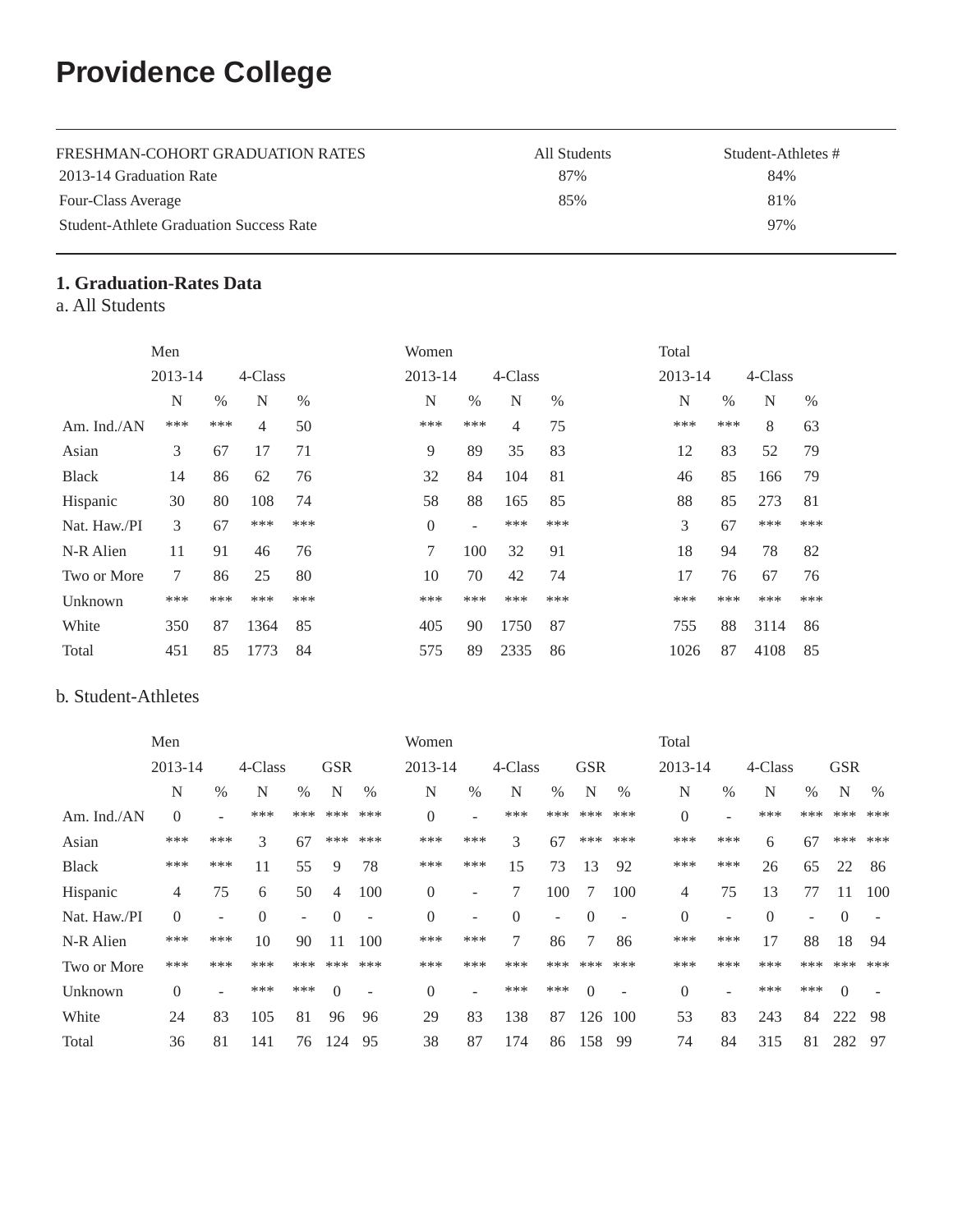## c. Student-Athletes by Sport Category

|              | <b>Baseball</b><br>$% -N$ |                           |                          |              | <b>Men's Basketball</b><br>$% -N$ |                              |                          |              | Men's CC/Track<br>$% -N$     |                          |                |
|--------------|---------------------------|---------------------------|--------------------------|--------------|-----------------------------------|------------------------------|--------------------------|--------------|------------------------------|--------------------------|----------------|
|              |                           | 2013-14 4-Class GSR       |                          |              | 2013-14 4-Class GSR               |                              |                          |              | 2013-14 4-Class GSR          |                          |                |
| Am. Ind./AN  | $\sim$                    |                           |                          | Am. Ind./AN  | $\overline{\phantom{a}}$          | $\overline{a}$               |                          | Am. Ind./AN  | $\overline{a}$               |                          |                |
| Asian        |                           |                           |                          | Asian        | $\overline{a}$                    | $\overline{\phantom{a}}$     | $\overline{\phantom{a}}$ | Asian        |                              |                          |                |
| <b>Black</b> |                           |                           |                          | <b>Black</b> | $50-a$                            | $56-b$                       | $75-b$                   | <b>Black</b> |                              |                          |                |
| Hispanic     |                           |                           |                          | Hispanic     | $\overline{a}$                    |                              |                          | Hispanic     | $0-a$                        | $0-a$                    |                |
| Nat. Haw./PI |                           |                           |                          | Nat. Haw./PI | $\frac{1}{2}$                     | $\overline{\phantom{a}}$     |                          | Nat. Haw./PI | $\Box$                       | $\overline{\phantom{a}}$ |                |
| N-R Alien    |                           |                           |                          | N-R Alien    | ÷,                                | 100-a 100-a                  |                          | N-R Alien    | $100-a$                      | 100-a 100-a              |                |
| Two or More  |                           |                           |                          | Two or More  | ÷,                                | $0-a$                        |                          | Two or More  | $\overline{a}$               |                          |                |
| Unknown      |                           |                           |                          | Unknown      | $\overline{\phantom{a}}$          | $0-a$                        | $\overline{\phantom{a}}$ | Unknown      | $\overline{a}$               | $\overline{\phantom{a}}$ |                |
| White        |                           |                           |                          | White        | L,                                | $\bar{\phantom{a}}$          | $100-a$                  | White        | $100-a$                      | $92-c$                   | $92-c$         |
| Total        |                           |                           |                          | Total        | $50-a$                            | $46-c$                       | $82-c$                   | Total        | $80-a$                       | $82-d$                   | $94-d$         |
|              | Football                  |                           |                          |              | <b>Men's Other</b>                |                              |                          |              |                              |                          |                |
|              | $% -N$                    |                           |                          |              | $\%$ -N                           |                              |                          |              |                              |                          |                |
|              |                           | 2013-14 4-Class GSR       |                          |              | 2013-14 4-Class GSR               |                              |                          |              |                              |                          |                |
| Am. Ind./AN  |                           |                           |                          | Am. Ind./AN  | $\qquad \qquad \blacksquare$      | $\overline{\phantom{a}}$     |                          |              |                              |                          |                |
| Asian        |                           |                           |                          | Asian        | ÷,                                | $67-a$                       | $100-a$                  |              |                              |                          |                |
| <b>Black</b> |                           |                           |                          | <b>Black</b> | ÷,                                | $50-a$                       | $100-a$                  |              |                              |                          |                |
| Hispanic     |                           |                           |                          | Hispanic     | $100-a$                           | $75-a$                       | $100-a$                  |              |                              |                          |                |
| Nat. Haw./PI |                           |                           |                          | Nat. Haw./PI | $\sim$ $\sim$                     | $\overline{\phantom{a}}$     | $\overline{\phantom{a}}$ |              |                              |                          |                |
| N-R Alien    |                           |                           |                          | N-R Alien    | $100-a$                           | $83-b$                       | $100-b$                  |              |                              |                          |                |
| Two or More  |                           |                           |                          | Two or More  | $67-a$                            | $67-a$                       | $100-a$                  |              |                              |                          |                |
| Unknown      |                           |                           |                          | Unknown      | $\sim$                            | $\equiv$                     | $\sim$                   |              |                              |                          |                |
| White        |                           |                           |                          | White        | $81-e$                            | $80 - e$                     | $96-e$                   |              |                              |                          |                |
| Total        |                           |                           |                          | Total        | 83-е                              | 78-е                         | $97-e$                   |              |                              |                          |                |
|              |                           | <b>Women's Basketball</b> |                          |              | <b>Women's CC/Track</b>           |                              |                          |              | <b>Women's Other</b>         |                          |                |
|              | $% -N$                    |                           |                          |              | $% -N$                            |                              |                          |              | $% -N$                       |                          |                |
|              | 2013-14                   | 4-Class                   | <b>GSR</b>               |              | 2013-14                           | 4-Class                      | <b>GSR</b>               |              | 2013-14 4-Class GSR          |                          |                |
| Am. Ind./AN  | $\Box$                    |                           | $\Box$                   | Am. Ind./AN  | ÷,                                |                              | $\overline{\phantom{a}}$ | Am. Ind./AN  | $\sim$ $-$                   | 100-a 100-a              |                |
| Asian        |                           |                           | $\overline{\phantom{a}}$ | Asian        |                                   |                              | $\blacksquare$           | Asian        | $100-a$                      | $67-a$                   | $100-a$        |
| <b>Black</b> | $100-a$                   | $67-b$                    | $88-b$                   | <b>Black</b> |                                   |                              |                          | Black        | $100-a$                      | $83-b$                   | $100-a$        |
| Hispanic     | $\overline{\phantom{a}}$  |                           | $\overline{\phantom{a}}$ | Hispanic     |                                   |                              |                          | Hispanic     | $\Box$                       | 100-b 100-b              |                |
| Nat. Haw./PI | $\overline{\phantom{a}}$  |                           | $\overline{\phantom{a}}$ | Nat. Haw./PI |                                   |                              | $\blacksquare$           | Nat. Haw./PI | $\blacksquare$               | $\blacksquare$           |                |
| N-R Alien    |                           | $100-a$                   | $100-a$                  | N-R Alien    |                                   | $100-a$                      | $100-a$                  | N-R Alien    | $100-a$                      | $75-a$                   | $75-a$         |
| Two or More  | $100-a$                   | $100-a$                   | $100-a$                  | Two or More  |                                   | $\overline{\phantom{a}}$     | $\overline{\phantom{a}}$ | Two or More  | $100-a$                      | $100-a$                  | $100-a$        |
| Unknown      |                           | $\overline{\phantom{a}}$  | $\blacksquare$           | Unknown      |                                   | $\qquad \qquad \blacksquare$ | $\overline{\phantom{a}}$ | Unknown      | $\qquad \qquad \blacksquare$ | $0-a$                    | $\blacksquare$ |
| White        |                           | $0-a$                     | $\overline{\phantom{m}}$ | White        | $75-a$                            | $92-c$                       | $100-c$                  | White        | 84-е                         | 87-е                     | $100-e$        |
| Total        | $100-a$                   | $67-c$                    | $90-b$                   | Total        | $75-a$                            | $93-c$                       | $100-c$                  | Total        | 87-е                         | 86-е                     | 99-е           |

Values for N (a. 1-5, b. 6-10, c. 11-15, d. 16-20, e. greater than 20)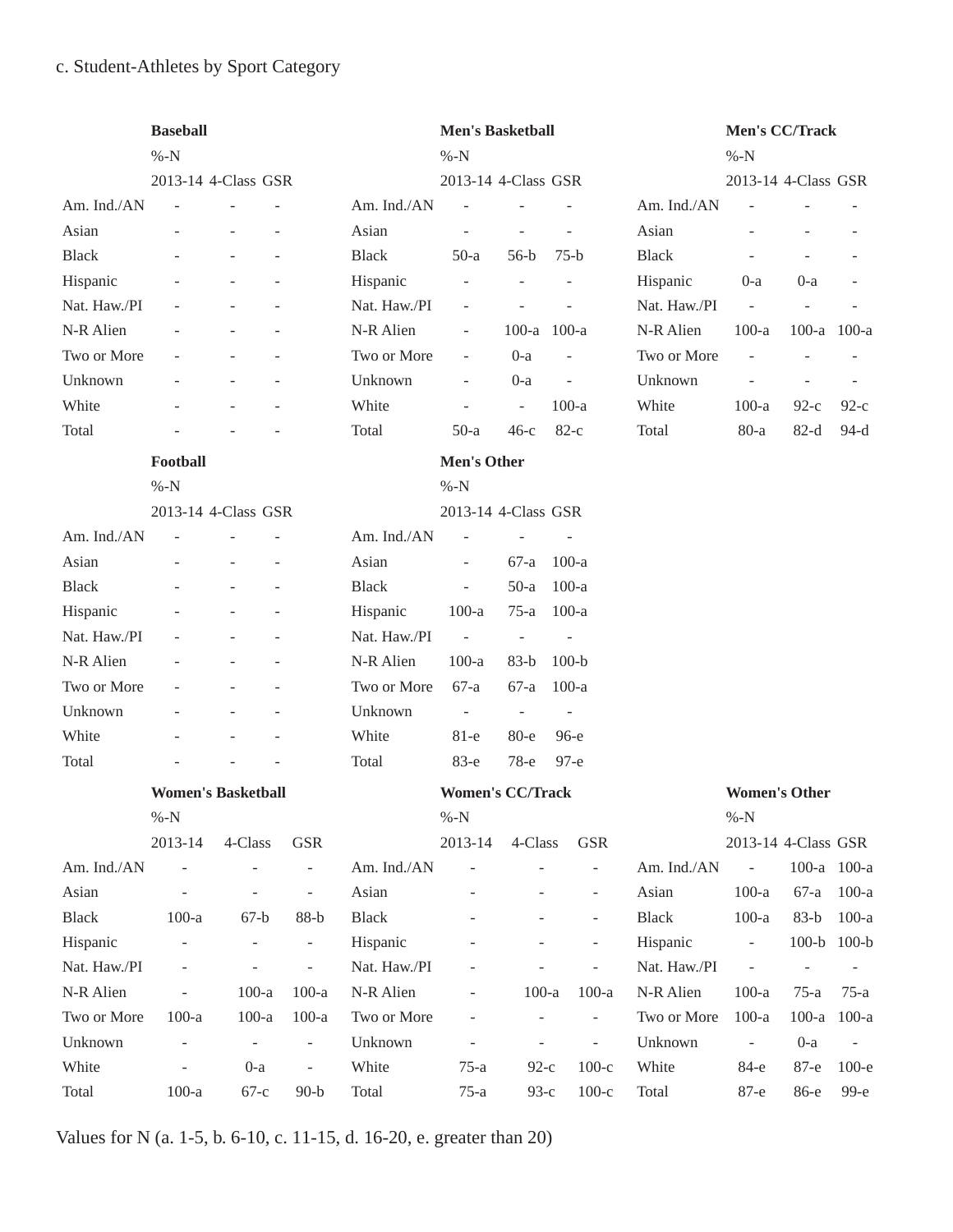## **2. Undergraduate-Enrollment Data (All full-time baccalaureate-degree seeking students enrolled 2019-20)**

| a. All Students | Men<br>N | Women<br>N | Total<br>N | b. Student-athletes # | Men<br>N       | Women<br>N     | Total<br>N |
|-----------------|----------|------------|------------|-----------------------|----------------|----------------|------------|
| Am. Ind./AN     | 2        | 3          | 5          | Am. Ind./AN           | $\overline{0}$ | $\overline{0}$ | $\theta$   |
| Asian           | 18       | 37         | 55         | Asian                 | 2              |                | 3          |
| <b>Black</b>    | 61       | 80         | 141        | <b>Black</b>          | 13             | 11             | 24         |
| Hispanic        | 164      | 251        | 415        | Hispanic              | 4              | 9              | 13         |
| Nat. Haw./PI    | 3        | 8          | 11         | Nat. Haw./PI          | $\Omega$       | $\overline{0}$ | $\Omega$   |
| N-R Alien       | 36       | 36         | 72         | N-R Alien             | 16             | 19             | 35         |
| Two or More     | 26       | 48         | 74         | Two or More           | $\Omega$       |                |            |
| Unknown         | 78       | 66         | 144        | Unknown               |                | $\Omega$       |            |
| White           | 1414     | 1556       | 2970       | White                 | 69             | 75             | 144        |
| Total           | 1802     | 2085       | 3887       | Total                 | 105            | 116            | 221        |

## c. Student-Athletes # By Sports Category

| Men          |            |          |          |          |                |
|--------------|------------|----------|----------|----------|----------------|
|              | Basketball | Baseball | CC/Track | Football | Other          |
| Am. Ind./AN  |            | 0        |          |          | $\overline{0}$ |
| Asian        | 0          | $\Omega$ | 0        |          |                |
| Black        | 11         |          |          |          |                |
| Hispanic     | $\theta$   | 0        |          |          |                |
| Nat. Haw./PI |            | 0        |          |          |                |
| N-R Alien    |            | $\theta$ |          |          | 11             |
| Two or More  |            | 0        | 0        |          | 0              |
| Unknown      |            |          |          |          |                |
| White        |            | 0        | b        |          | 62             |
| Total        | 13         |          | 11       |          | 81             |

| Women        |            |          |          |
|--------------|------------|----------|----------|
|              | Basketball | CC/Track | Other    |
| Am. Ind./AN  | 0          | 0        | $\Omega$ |
| Asian        | $\theta$   | 0        |          |
| <b>Black</b> | 8          | 0        | 3        |
| Hispanic     | $\theta$   | 0        | 9        |
| Nat. Haw./PI | 0          | 0        | $\Omega$ |
| N-R Alien    |            | 6        | 12       |
| Two or More  | 0          | 0        |          |
| Unknown      | 0          | $\Omega$ | $\Omega$ |
| White        | 4          | 8        | 63       |
| Total        | 13         | 14       | 89       |

#Only student-athletes receiving athletics aid are included in this report.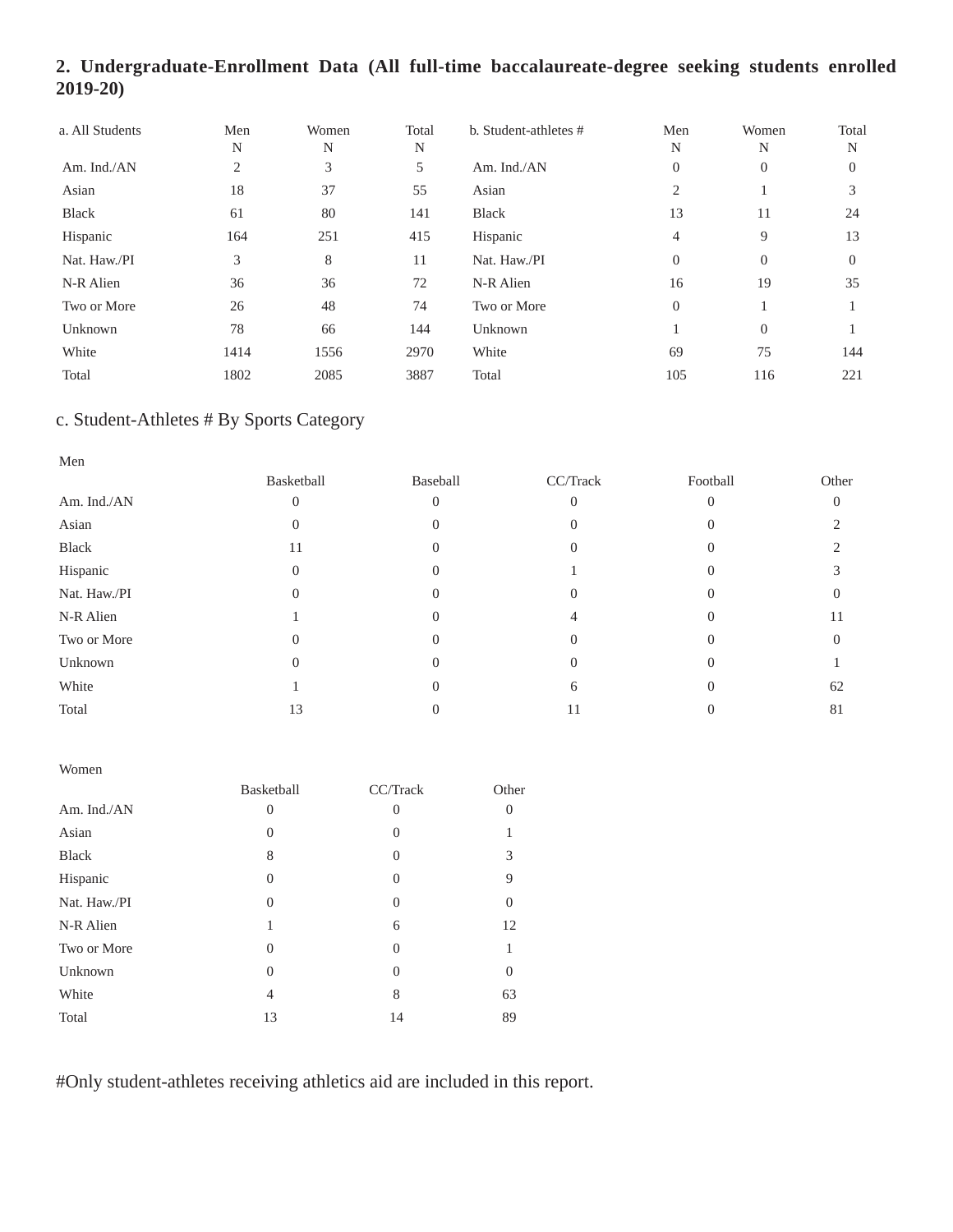

#### **NCAA DIVISION I GRADUATION RATES INSTITUTION REPORT INFORMATION**

#### **Introduction.**

This information sheet and the NCAA Division I Graduation Rates Institution Report have been prepared by the NCAA, based on data provided by the institution in compliance with NCAA Bylaw 18.4.2.2.1 (admissions and graduation-rate disclosure) and the federal Student Right-to-Know Act. Please note, the NCAA will make this report public.

The Graduation Rates Institution Report gives graduation information about the most recent six-year graduating class of students and student-athletes who entered as freshmen in 2013-14. The graduation rate (percent) is based on a comparison of the number (N) of students who entered a college or university and the number of those who graduated within six years. For example, if 100 students entered and 60 graduated within six years, the graduation rate is 60 percent.

The Graduation Rates Institution Report provides information about two groups of students:

1. All Students.

All undergraduate students who were enrolled in a full-time program of studies for a baccalaureate degree; and

2. Student-Athletes.

Student-athletes who received athletics aid from the school for any period of time during their entering year. [Note: Athletics aid is a grant, scholarship, tuition waiver or other assistance from a college or university that is awarded on the basis of a student's athletics ability.]

Two different measures of graduation rates are presented in this report: Federal Graduation Rate and NCAA Division I Graduation Success Rate (GSR). The Federal Graduation Rate indicates the percentage of freshmen who entered and received athletics aid during a given academic year who graduated within six years. The GSR adds to the first-time freshmen, those students who entered midyear as well as student-athletes who transferred into an institution and received athletics aid. Both the Federal Graduation Rate and the GSR subtract students from the entering cohort who are considered allowable exclusions (i.e., those who either die or become permanently disabled, those who leave the school to join the armed forces, foreign services or attend a religious mission). In addition, the GSR subtracts those who left the institution prior to graduation, had athletics eligibility remaining and would have been academically eligible to compete had they returned to the institution.

#### **Graduation Rates Report.**

The box at the top of the Graduation Rates Institution Report provides the most recent class (i.e., 2013-14) and four-class Federal Graduation Rate (i.e., 2010-11 through 2013-14) for all students and for student-athletes who received athletics aid at this school. Additionally, this box provides GSR data (i.e., 2010-11 through 2013-14) for student-athletes.